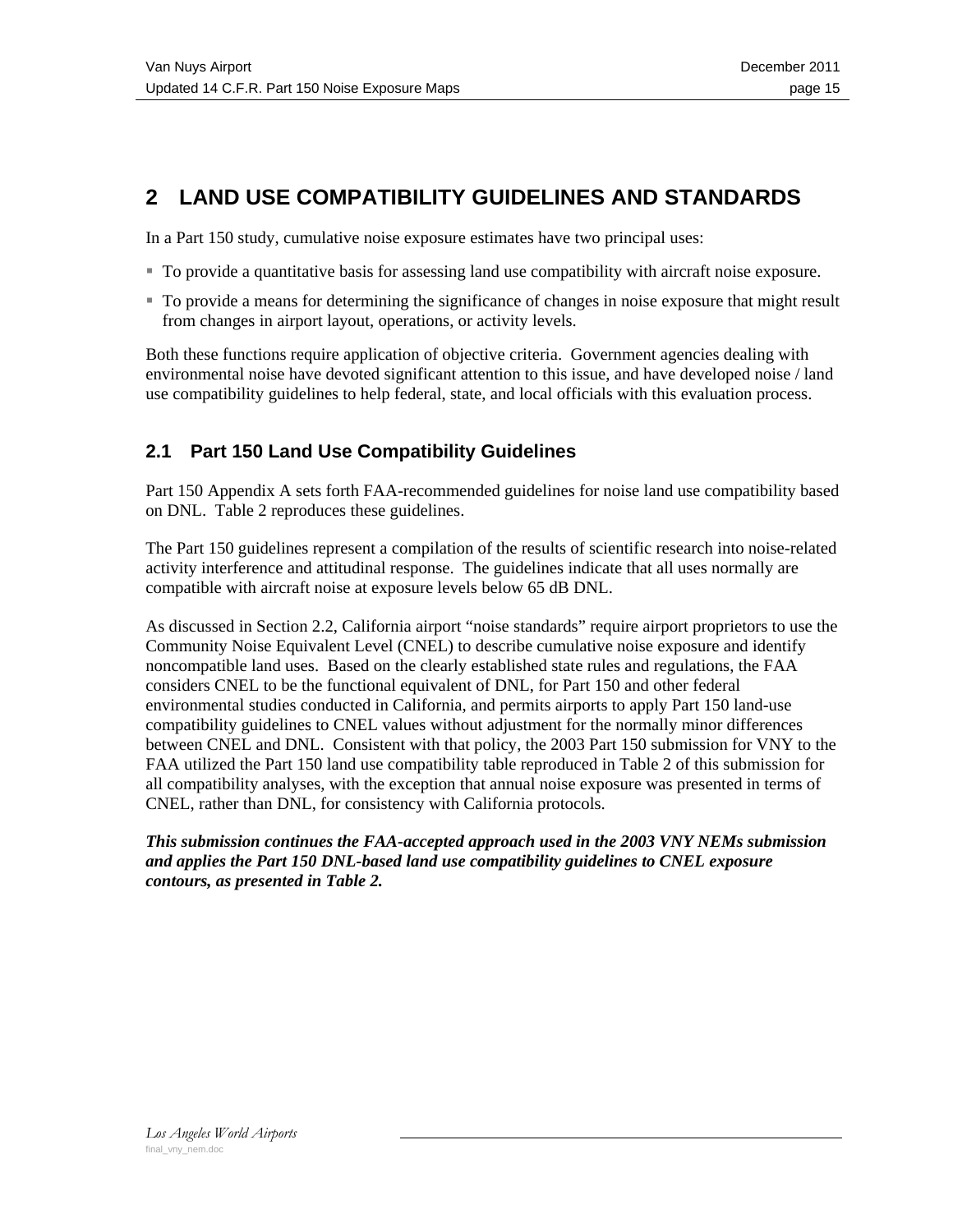|                                                  | Yearly Day-Night Average Sound Level, Ldn, [or<br>Community Noise Equivalent Level, CNEL <sup>13</sup> , in<br><b>Decibels</b><br>(Key and notes on following page) |                |              |              |           |              |
|--------------------------------------------------|---------------------------------------------------------------------------------------------------------------------------------------------------------------------|----------------|--------------|--------------|-----------|--------------|
| <b>Land Use</b>                                  | <65                                                                                                                                                                 | $65 - 70$      | $70 - 75$    | $75 - 80$    | $80 - 85$ | >85          |
| <b>Residential Use</b>                           |                                                                                                                                                                     |                |              |              |           |              |
| Residential other than mobile homes and          |                                                                                                                                                                     |                |              |              |           |              |
| transient lodgings                               | Y                                                                                                                                                                   | N(1)           | N(1)         | N            | N         | N            |
| Mobile home park                                 | Y                                                                                                                                                                   | N              | $\mathsf{N}$ | N            | N         | N            |
| <b>Transient lodgings</b>                        | $\overline{Y}$                                                                                                                                                      | N(1)           | N(1)         | N(1)         | N         | N            |
|                                                  |                                                                                                                                                                     |                |              |              |           |              |
| <b>Public Use</b>                                |                                                                                                                                                                     |                |              |              |           |              |
| Schools                                          | Υ                                                                                                                                                                   | N(1)           | N(1)         | N            | N         | N            |
| Hospitals and nursing homes                      | Y                                                                                                                                                                   | 25             | 30           | N            | N         | N            |
| Churches, auditoriums, and concert halls         | Υ                                                                                                                                                                   | 25             | 30           | N            | N         | N            |
| Governmental services                            | Y                                                                                                                                                                   | Y              | 25           | 30           | N         | N            |
| Transportation                                   | $\overline{Y}$                                                                                                                                                      | Y              | Y(2)         | Y(3)         | Y(4)      | Y(4)         |
| Parking                                          | Y                                                                                                                                                                   | Y              | Y(2)         | Y(3)         | Y(4)      | N            |
|                                                  |                                                                                                                                                                     |                |              |              |           |              |
| <b>Commercial Use</b>                            |                                                                                                                                                                     |                |              |              |           |              |
| Offices, business and professional               | Y                                                                                                                                                                   | Y              | 25           | 30           | N         | N            |
| Wholesale and retail, bldg. mtls., hardware, and |                                                                                                                                                                     |                |              |              |           |              |
| farm equip.                                      | Y                                                                                                                                                                   | Y              | Y(2)         | Y(3)         | Y(4)      | N            |
| Retain trade-general                             | $\overline{Y}$                                                                                                                                                      | $\overline{Y}$ | 25           | 30           | N         | $\mathsf{N}$ |
| <b>Utilities</b>                                 | Y                                                                                                                                                                   | Y              | Y(2)         | Y(3)         | Y(4)      | N            |
| Communication                                    | $\overline{Y}$                                                                                                                                                      | Y              | 25           | 30           | N         | N            |
|                                                  |                                                                                                                                                                     |                |              |              |           |              |
| Manufacturing and Production                     |                                                                                                                                                                     |                |              |              |           |              |
| Manufacturing general                            | Υ                                                                                                                                                                   | Υ              | Y(2)         | Y(3)         | Y(4)      | N            |
| Photographic and optical                         | Y                                                                                                                                                                   | Y              | 25           | 30           | N         | N            |
| Agriculture (except livestock) and forestry      | Y                                                                                                                                                                   | Y(6)           | Y(7)         | Y(8)         | Y(8)      | Y(8)         |
| Livestock farming and breeding                   | $\overline{Y}$                                                                                                                                                      | Y(6)           | Y(7)         | $\mathsf{N}$ | N         | $\mathsf{N}$ |
| Mining and fishing, resource production and      |                                                                                                                                                                     |                |              |              |           |              |
| extraction                                       | Y                                                                                                                                                                   | Y              | Y            | Y            | Y         | Y            |
|                                                  |                                                                                                                                                                     |                |              |              |           |              |
| Recreational                                     |                                                                                                                                                                     |                |              |              |           |              |
| Outdoor sports arenas and spectator sports       | Υ                                                                                                                                                                   | Y(5)           | Y(5)         | N            | N         | N            |
| Outdoor music shells, amphitheaters              | Υ                                                                                                                                                                   | N              | N            | N            | N         | N            |
| Nature exhibits and zoos                         | Y                                                                                                                                                                   | Y              | N            | N            | N         | N            |
| Amusements, parks, resorts and camps             | Y                                                                                                                                                                   | Υ              | Y            | Y            | Υ         | Υ            |
| Golf courses, riding stables, water recreation   | $\overline{Y}$                                                                                                                                                      | Y              | 25           | 30           | N         | N            |

### **Table 2 Part 150 Land Use Compatibility**

Source: 14 C.F.R. Part 150, Appendix A, Table 1

 $^{13}$  As discussed in the Section 2.1 introduction preceding this table.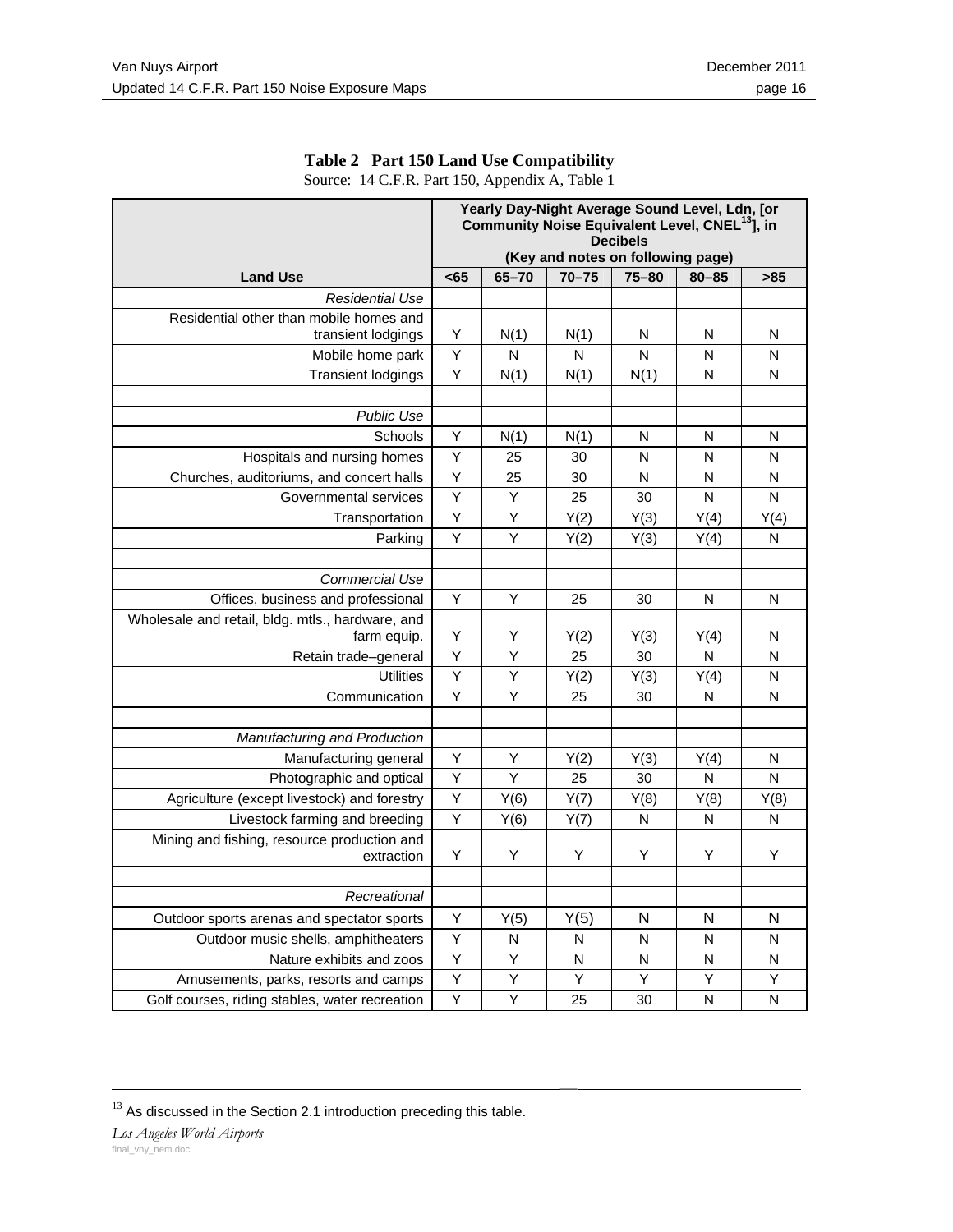| <b>Key Table 2</b> |                                                                                                                                                                      |  |  |  |
|--------------------|----------------------------------------------------------------------------------------------------------------------------------------------------------------------|--|--|--|
| Y(Yes)             | Land use and related structures compatible without restrictions.                                                                                                     |  |  |  |
| N(No)              | Land use and related structures are not compatible and should be prohibited.                                                                                         |  |  |  |
| <b>NLR</b>         | Noise Level Reduction (outdoor to indoor) to be achieved through incorporation of noise<br>attenuation into the design and construction of the structure.            |  |  |  |
| 25, 30, or 35      | Land use and related structures generally compatible; measures to achieve NLR of 25, 30,<br>or 35 dB must be incorporated into design and construction of structure. |  |  |  |

#### **Notes for Table 2**

The designations contained in this table do not constitute a Federal determination that any use of land covered by the program is acceptable or unacceptable under Federal, State, or local law. The responsibility for determining the acceptable and permissible land uses and the relationship between specific properties and specific noise contours rests with the local authorities. FAA determinations under Part 150 are not intended to substitute federally determined land uses for those determined to be appropriate by local authorities in response to locally determined needs and values in achieving noise compatible land uses.

- (1) Where the community determines that residential or school uses must be allowed, measures to achieve outdoor to indoor Noise Level Reduction (NLR) of at least 25 dB and 30 dB should be incorporated into building codes and be considered in individual approvals. Normal residential construction can be expected to provide a NLR of 20 dB, thus, the reduction requirements are often stated as 5, 10, or 15 dB over standard construction and normally assume mechanical ventilation and closed windows year round. However, the use of NLR criteria will not eliminate outdoor noise problems.
- (2) Measures to achieve NLR of 25 dB must be incorporated into the design and construction of portions of these buildings where the public is received, office areas, noise sensitive areas, or where the normal noise level is low.
- (3) Measures to achieve NLR of 30 dB must be incorporated into the design and construction of portions of these buildings where the public is received, office areas, noise sensitive areas, or where the normal noise level is low.
- (4) Measures to achieve NLR of 35 dB must be incorporated into the design and construction of portions of these buildings where the public is received, office areas, noise sensitive areas, or where the normal noise level is low.
- (5) Land use compatible provided special sound reinforcement systems are installed.
- (6) Residential buildings require an NLR of 25.
- (7) Residential buildings require an NLR of 30.
- (8) Residential buildings not permitted.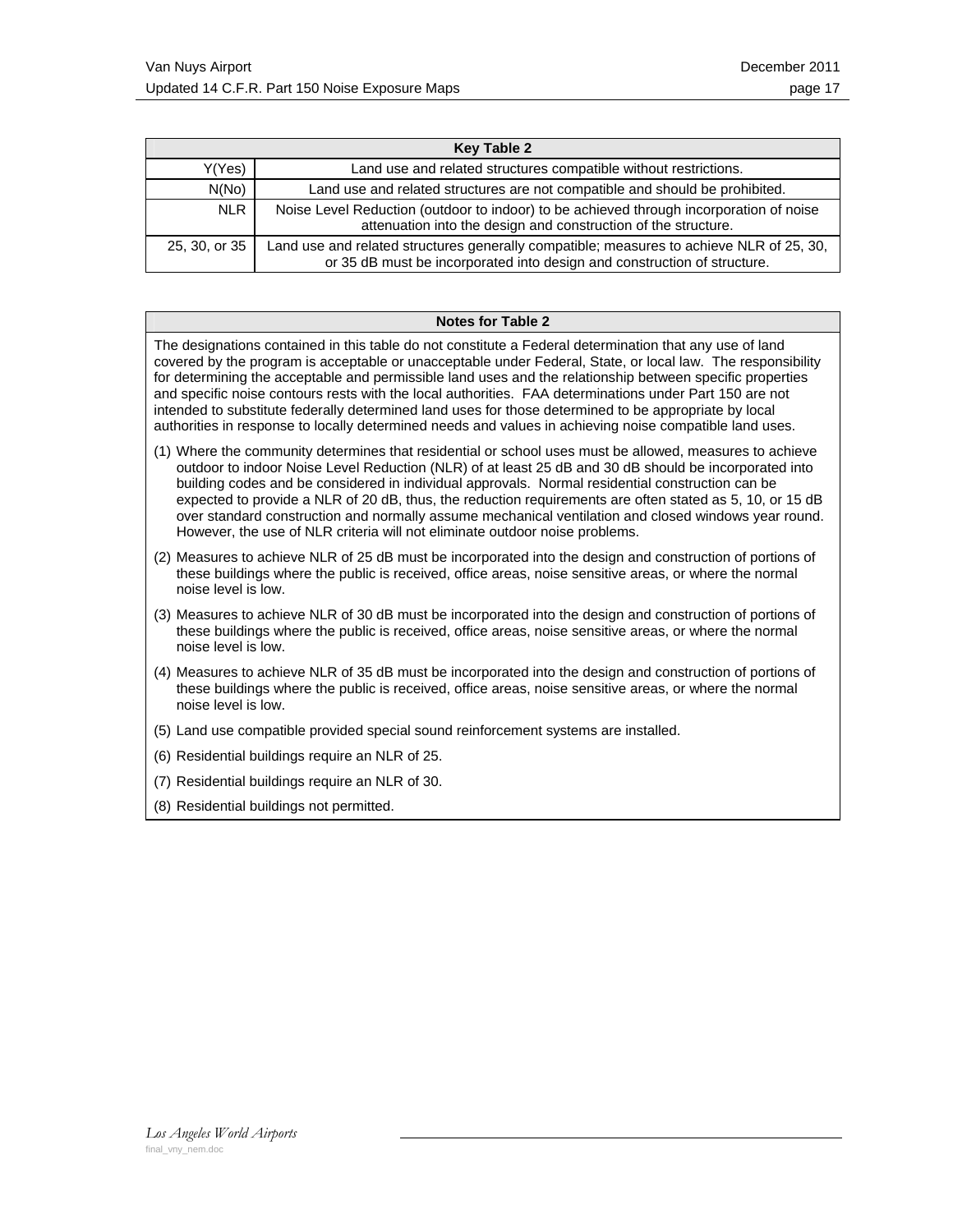## **2.2 California Airport Noise Standards**

The State of California has established airport noise standards and land use planning guidelines that fall under the jurisdiction of the California Department of Transportation ("Caltrans") Division of Aeronautics and the Los Angeles County Airport Land Use Commission, as described in Sections 2.2.1 and 2.2.2, respectively.

## **2.2.1 Caltrans Division of Aeronautics Noise Standards**

For airport noise studies, the Caltrans Division of Aeronautics has adopted noise standards that require airports to describe cumulative exposure in terms of CNEL. Those standards state, in part:<sup>14</sup>

The following rules and regulations are promulgated in accordance with Article 3, Chapter 4, Part 1, Division 9, Public Utilities Code (Regulation of Airports) to provide noise standards governing the operation of aircraft and aircraft engines for all airports operating under a valid permit issued by the Department of Transportation. These standards are based upon two separate legal grounds: (1) the power of airport proprietors to impose noise ceilings and other limitations on the use of the airport, and (2) the power of the state to act to an extent not prohibited by federal law. The regulations are designed to cause the airport proprietor, aircraft operator, local governments, pilots, and the department to work cooperatively to diminish noise problems. The regulations accomplish these ends by controlling and reducing the noise impact area in communities in the vicinity of airports. 15

The level of noise acceptable to a reasonable person residing in the vicinity of an airport is established as a CNEL value of 65 dB for purposes of these regulations. This criterion level has been chosen for reasonable persons residing in urban residential areas where houses are of typical California construction and may have windows partially open. It has been selected with reference to speech, sleep, and community reaction.<sup>16</sup>

The Division of Aeronautics noise standards further define land uses that are incompatible with aircraft noise as follow: $17$ 

- Residences, including but not limited to, detached single-family dwellings, multi-family dwellings, high-rise apartments, condominiums and mobile homes, unless:
	- An avigation easement for aircraft noise, has been acquired by the airport proprietor;
	- A dwelling unit which was in existence at the same location prior to January 1, 1989, and has adequate acoustic insulation to ensure an interior CNEL of 45 dB or less due to aircraft noise in all habitable rooms;

<sup>&</sup>lt;sup>14</sup> California Code of Regulations (CCR). 1990. Title 21, Subchapter 6, Noise Standards. Register 90. No. 10, 3/10/90. California Division of Aeronautics, Department of Transportation. Sacramento, CA.

<sup>15</sup> Ibid., § 5000, "Preamble," p. 219.

<sup>16</sup> Ibid., § 5006, "Findings," p. 224.

 $17$  Ibid., § 5014, "Incompatible Land Uses within the Noise Impact Boundary."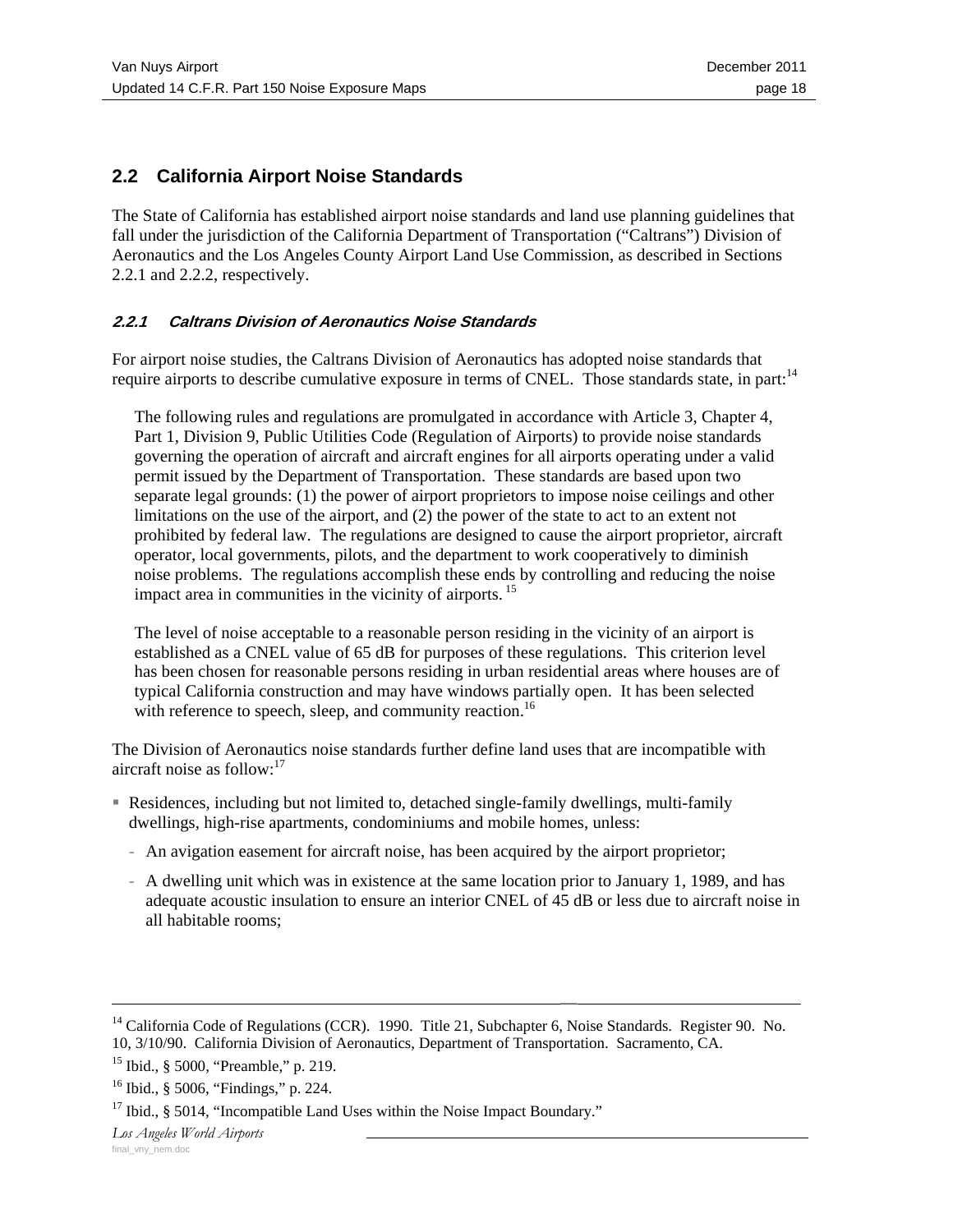- A residence is a high rise apartment or condominium having an interior CNEL of 45 dB or less in all habitable rooms due to aircraft noise, and an air circulation or air conditioning system, as appropriate;
- A residence exposed to an exterior CNEL less than 80 dB (75 dB if the residence has an exterior normally occupiable private habitable area) where the airport proprietor has made a genuine effort to acoustically treat the residence or acquire avigation easements for the residence involved, or both, but the property owner has refused to take part in the program; or
- A residence which is owned by the airport proprietor;
- Public and private schools of standard construction for which an avigation easement for noise has not been acquired by the airport proprietor, or that do not have adequate acoustic performance to ensure an interior CNEL of 45 dB or less in all classrooms due to aircraft noise;
- Hospitals and convalescent homes for which an avigation easement for noise has not been acquired by the airport proprietor, or that do not have adequate acoustic performance to provide an interior CNEL of 45 dB or less due to aircraft noise in all rooms used for patient care; and
- Churches and other places of worship for which an avigation easement for noise has not been acquired by the airport proprietor or that do not have adequate acoustic performance to ensure an interior CNEL of 45 dB or less due to aircraft noise.

## **2.2.2 California Airport Land Use Commission Regulations**

With limited exceptions, California state statutes require each county in the state to establish an Airport Land Use Commission (ALUC).<sup>18</sup> The law defines the purpose of the ALUC as:

"...to protect public health, safety, and welfare by ensuring the orderly expansion of airports and the adoption of land use measures that minimize the public's exposure to excessive noise and safety hazards within areas around public airports to the extent that these areas are not already devoted to incompatible uses."<sup>19</sup>

The statutes specify that the Regional Planning Commission will fill the ALUC role in Los Angeles County.<sup>20</sup> In practice, the commission refers to itself as the ALUC when addressing airport land use compatibility matters. The commission has published a document that defines review procedures and other implementation policies. $^{21}$  That document states that:

[T]he fundamental purpose of ALUCs to promote land use compatibility around airports has remained unchanged. As expressed in the present statutes, this purpose is:

"...to protect public health, safety, and welfare by ensuring the orderly expansion of airports and the adoption of land use measures that minimize the public's exposure to

<sup>&</sup>lt;sup>18</sup> California Public Utilities Code, Division 9, "Aviation," Part 1, "State Aeronautics Act," Chapter 4, "Airports and Air Navigation Facilities," Article 3.5, "Airport Land Use Commission," § 21670-21679.5.

 $19$  Ibid., § 21670(a)(2).

<sup>20</sup> Ibid., § 21670.2.

<sup>&</sup>lt;sup>21</sup> "Los Angeles County Airport Land Use Commission Review Procedures," prepared by the Los Angeles County Department of Regional Planning, December 2004, available on line at http://planning.lacounty.gov/assets/upl/project/aluc\_review-procedures.pdf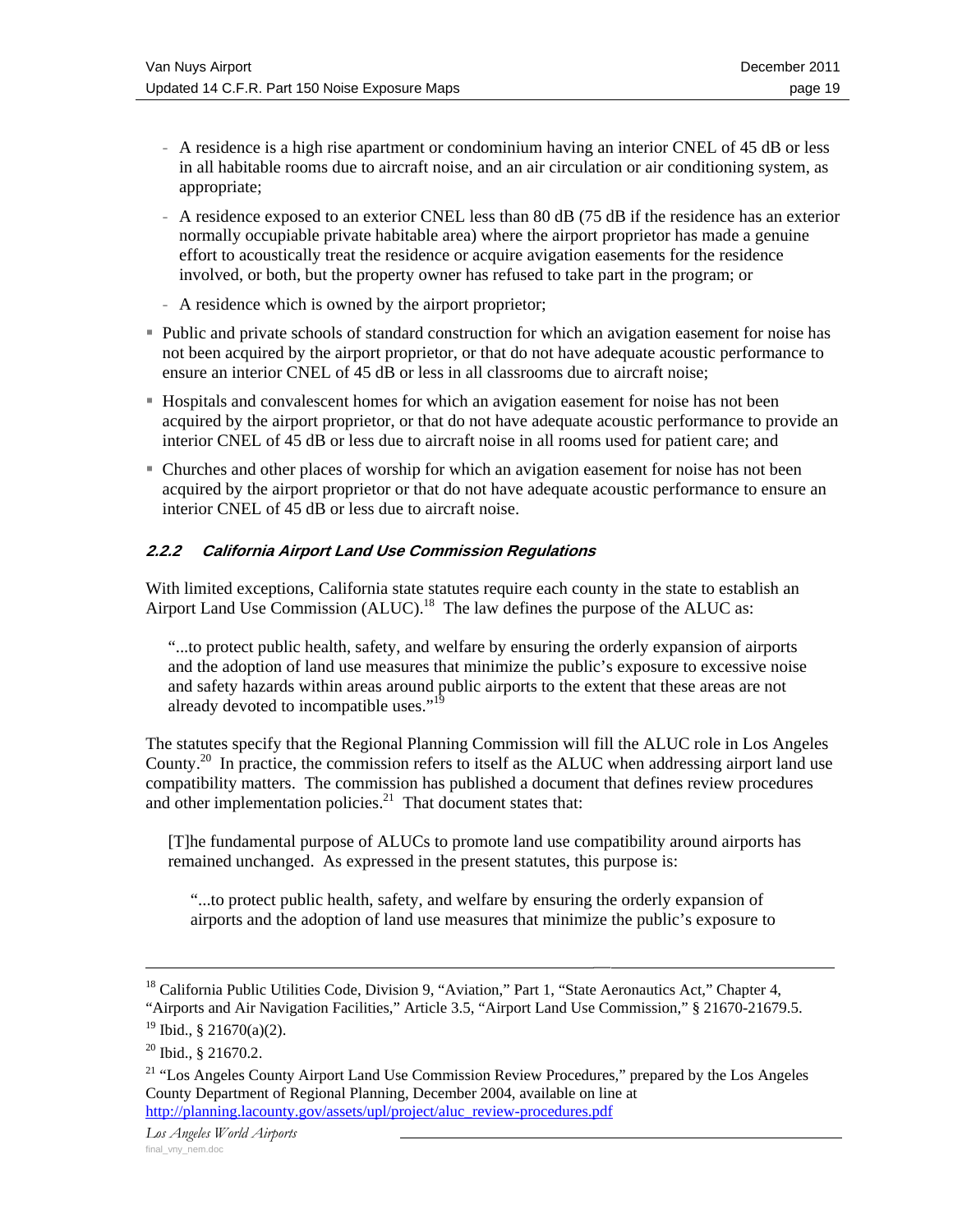excessive noise and safety hazards within areas around public airports to the extent that these areas are not already devoted to incompatible uses."

The statutes give ALUCs two principal powers by which to accomplish this objective. First, ALUCs must prepare and adopt an Airport Land Use Compatibility Plan [ALUCP]. Secondly, they must review the plans, regulations, and other actions of local agencies and airport operators for consistency with that plan.<sup>22</sup>

The procedures document calls out two limitations on ALUCs' powers: "Specifically, ALUCs have no authority over existing land uses (Section 21674(a)) or over the operation of airports (Section  $21674(e)$ ."<sup>23</sup>

The commission last revised the Los Angeles County airport land use compatibility plan (the "ALUCP") on December 1, 2004.<sup>24</sup> The ALUCP includes the following "policies related to noise:"

- N-1 Use the Community Noise Equivalent Level (CNEL) method for measuring noise impacts near airports in determining suitability for various types of land uses.
- N-2 Require sound insulation to insure a maximum interior 45 db [sic] CNEL in new residential, educational, and health-related uses in areas subject to exterior noise levels of 65 CNEL or greater.
- N-3 Utilize the Table Listing Land Use Compatibility for Airport Noise Environments in evaluating projects within the planning boundaries.
- N-4 Encourage local agencies to adopt procedures to ensure that prospective property owners in aircraft noise exposure areas above a current or anticipated 60 db [sic] CNEL are informed of those noise levels and of any land use restrictions associated with high noise exposure.

Figure 3 reproduces the land use compatibility table to which policy N-3 refers.

 $\frac{22 \text{ Ibid., p. 1-2.}}{22 \text{ Ibid., p. 1-2.}}$ 

 $23$  Ibid.

<sup>&</sup>lt;sup>24</sup> "Los Angeles County Airport Land Use Commission Comprehensive Land Use Plan," prepared by the Department of Regional Planning, adopted December 19, 1991, revised December 1, 2004, available on line at http://planning.lacounty.gov/assets/upl/data/pd\_alup.pdf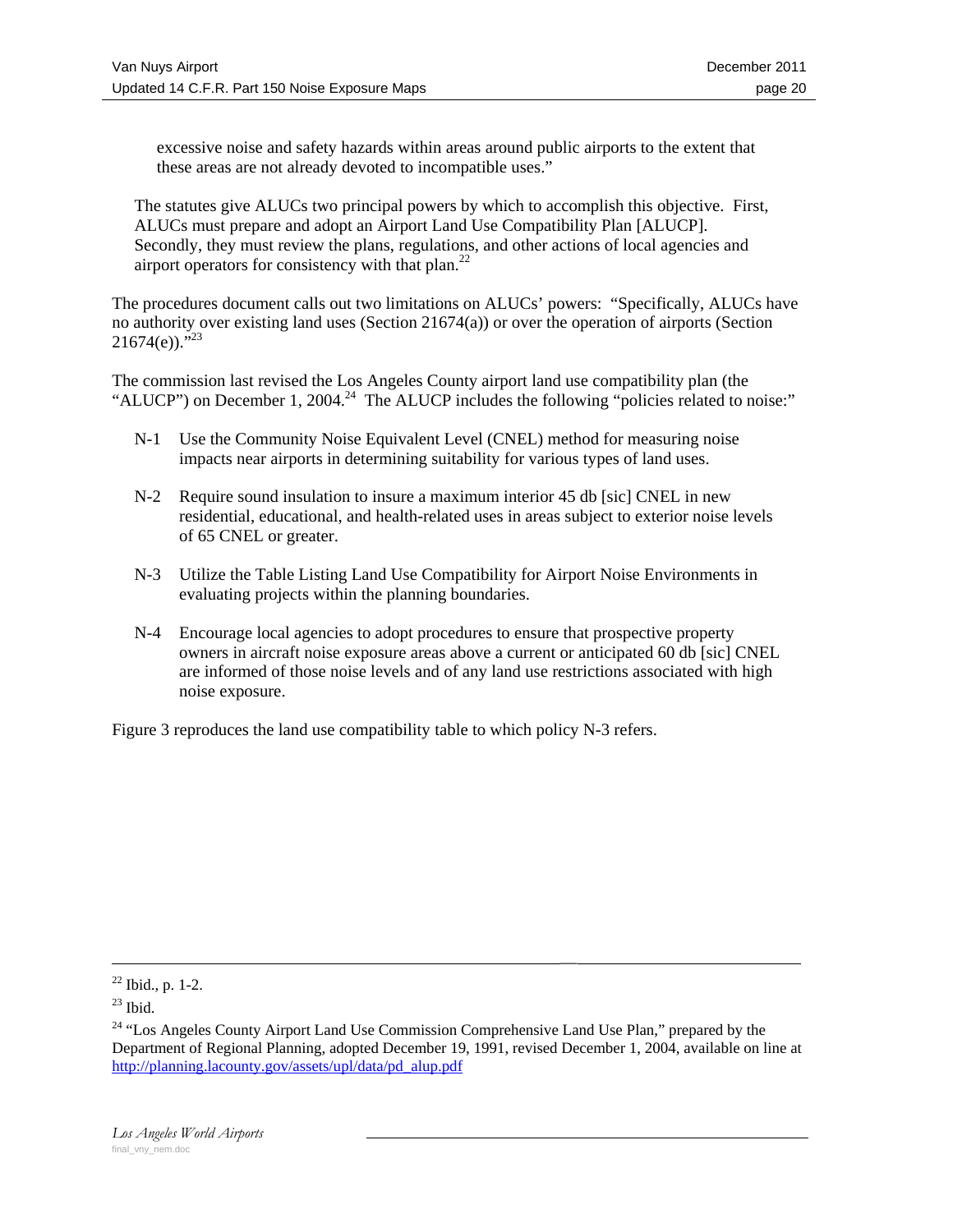### **Figure 3 Los Angeles County Land Use Compatibility for Airport Noise Environments**  Source: Los Angeles County Airport Land Use Compatibility Plan, prepared by the Los Angeles County Department of Regional Planning, Revised December 1, 2004

| <i>LAND USE COMPATIBILITY TABLE</i> |                                                                                                             |  |  |  |  |  |  |  |  |  |
|-------------------------------------|-------------------------------------------------------------------------------------------------------------|--|--|--|--|--|--|--|--|--|
|                                     | Satisfactory<br>Caution, Review Noise Insulation Needs<br>Avoid Land Use Unless Related to Airport Services |  |  |  |  |  |  |  |  |  |
| Land Use Category                   | <b>Community Noise Exposure</b><br>55<br>75<br>60<br>65<br>70                                               |  |  |  |  |  |  |  |  |  |
| Residential                         |                                                                                                             |  |  |  |  |  |  |  |  |  |
| Educational<br>Facilities           |                                                                                                             |  |  |  |  |  |  |  |  |  |
| Commercial                          |                                                                                                             |  |  |  |  |  |  |  |  |  |
| Industrial                          |                                                                                                             |  |  |  |  |  |  |  |  |  |
| Agriculture                         |                                                                                                             |  |  |  |  |  |  |  |  |  |
| Recreation                          |                                                                                                             |  |  |  |  |  |  |  |  |  |

Note: Consider FAR Part 150 for commercial and recreational uses above the 75 CNEL